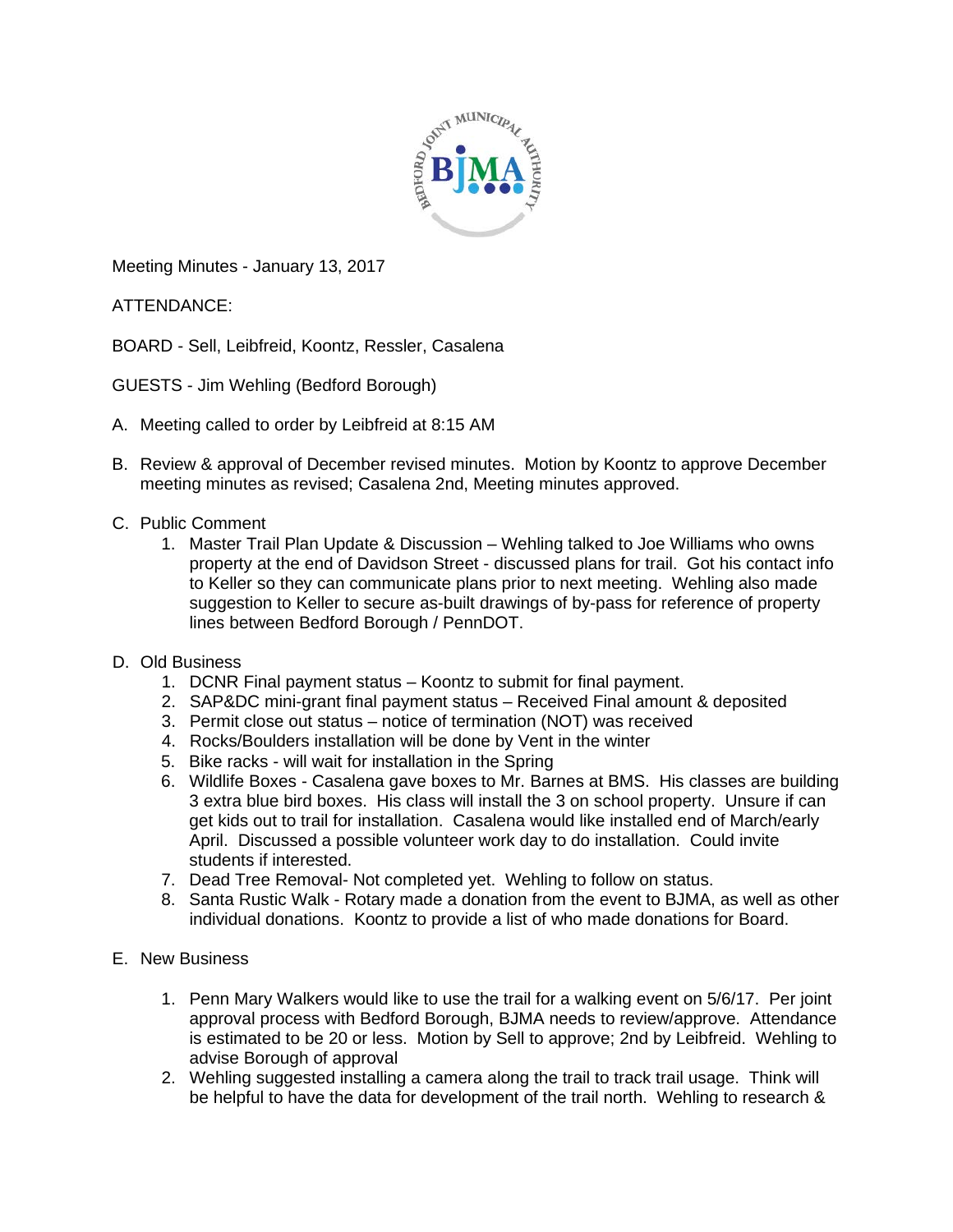bring more info to our next meeting. Leibfreid agreed to talk to folks at Allegany College of MD regarding possibility of students conducting qualitative surveys of trail usage, for next meeting.

- F. Reports of Officers
	- 1. Chairman
	- 2. Vice Chairman
	- 3. Secretary
	- 4. Treasurer Koontz provided Treasurers Report see attached; also provided 2016 Annual Balance Sheet & P&L Statement
	- 5. Secretary Treasurer

*Meeting Adjourned at 8:45 AM*